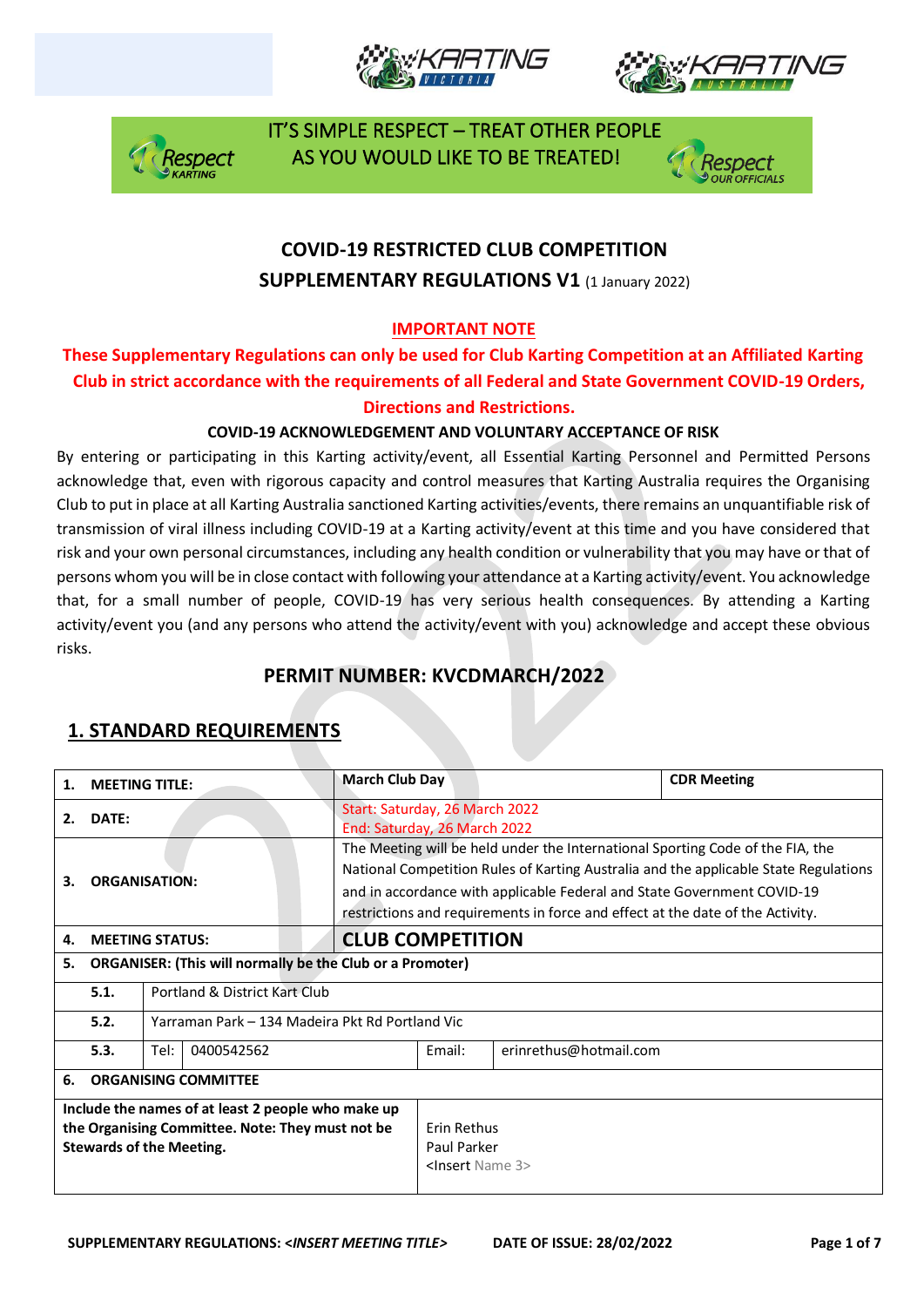







| 7. ESSENTIAL OFFICIALS (Ref: General Rules Chapter 7 Rule 4 - "Essential Officials")             |                                                                |  |  |  |
|--------------------------------------------------------------------------------------------------|----------------------------------------------------------------|--|--|--|
| <b>Stewards of The Meeting</b><br>Note: Chief Steward Must be Grade 3 or Higher                  | Neville Tapscott (Chief Steward) Brad Anderson Kevin Hitchcock |  |  |  |
| Clerk of the Course                                                                              | Paul Parker                                                    |  |  |  |
| Note: Up to 35 Entries May be Grade 4 or Higher. More than 35 Entries* Must be Grade 3 or Higher |                                                                |  |  |  |
| * See General Rules Chapter 7 Rule 4 Guidance Note 2                                             |                                                                |  |  |  |
| Chief Scrutineer: May be Grade 4 or Higher                                                       | <b>Daniel Rethus</b>                                           |  |  |  |
| Chief Timekeeper:                                                                                | Erin Rethus                                                    |  |  |  |
| <b>Emergency and Medical Services:</b>                                                           | <b>Brad Anderson</b>                                           |  |  |  |
| <b>OTHER OFFICIALS</b><br>8.                                                                     |                                                                |  |  |  |
|                                                                                                  | <insert name=""><br/><insert name=""></insert></insert>        |  |  |  |
| <b>Assistant Clerk Of The Course:</b>                                                            |                                                                |  |  |  |
| <b>Starter</b>                                                                                   | Paul Parker                                                    |  |  |  |
| <b>Scales Marshal</b>                                                                            | <b>Adrian Jones</b>                                            |  |  |  |
| <b>Grid Marshal</b>                                                                              | Jenny King                                                     |  |  |  |
| Secretary of the Meeting                                                                         | Erin Rethus                                                    |  |  |  |
| Timekeeper                                                                                       | Erin Rethus                                                    |  |  |  |
| 9. CIRCUIT DETAILS                                                                               |                                                                |  |  |  |
| <b>Circuit Name:</b>                                                                             | Yarraman Park                                                  |  |  |  |
| <b>Circuit Address:</b>                                                                          | 134 Madeira Pkt Rd Portland                                    |  |  |  |
| <b>Track Length:</b>                                                                             | 752 Metres                                                     |  |  |  |
| <b>Direction Of Racing:</b>                                                                      | Anti Clockwise                                                 |  |  |  |
| <b>Track Density:</b>                                                                            | 32                                                             |  |  |  |
| <b>Notice Board:</b>                                                                             | Canteen exterior wall                                          |  |  |  |
| <b>Stewards Office:</b>                                                                          | West side of clubrooms under grandstand                        |  |  |  |
| <b>Mechanical Breakdown Lane:</b>                                                                | Will Not be in use at this Meeting.                            |  |  |  |
| Parc Fermé:                                                                                      | Ingrid, scales and tech shed area                              |  |  |  |

### **2. ADMINISTRATION**

|     | Anyone that holds a KA karting licence may compete at club events                                                                                                              |
|-----|--------------------------------------------------------------------------------------------------------------------------------------------------------------------------------|
| -2. | The Club must maintain a register of all permitted persons who enter the Circuit for the<br>Event.                                                                             |
| -3. | The number of entries in the Event is strictly limited by Government Directions/Orders.<br>Pre-entry for the Event is essential. There will be NO ENTRIES ACCEPTED ON THE DAY. |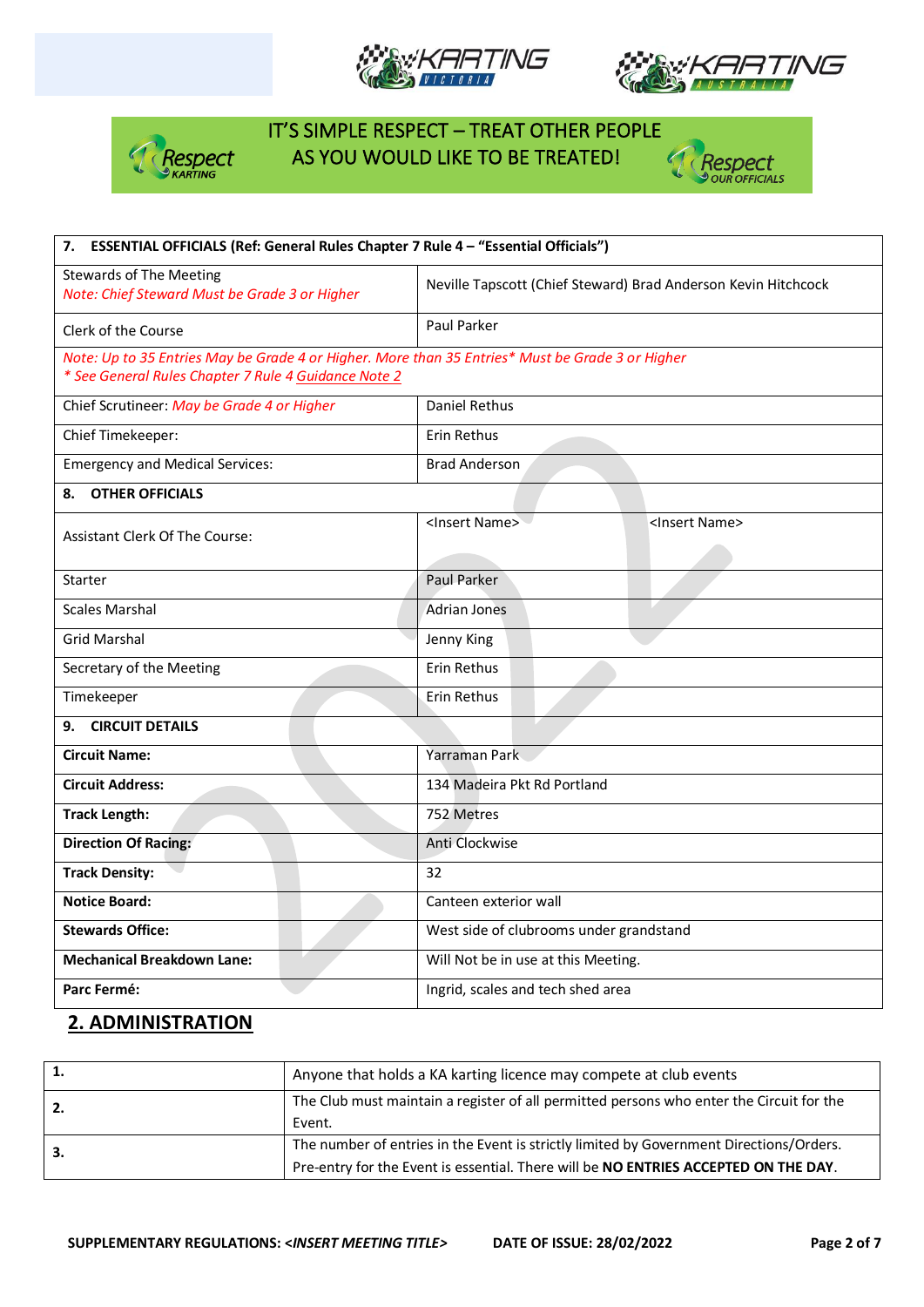







|                                                                                                                  |                                                                              | The Competition Groups listed below are permitted to compete at this Meeting.                          |                                                                                     |                                                    |            |                                                                                                                          |  |  |  |
|------------------------------------------------------------------------------------------------------------------|------------------------------------------------------------------------------|--------------------------------------------------------------------------------------------------------|-------------------------------------------------------------------------------------|----------------------------------------------------|------------|--------------------------------------------------------------------------------------------------------------------------|--|--|--|
| 4.                                                                                                               | <b>COMPETITION GROUPS</b>                                                    |                                                                                                        | Competition Group names as listed in the 2022 Australian Karting Manual Competition |                                                    |            |                                                                                                                          |  |  |  |
|                                                                                                                  |                                                                              |                                                                                                        | Rules Chapter 5 Rule 7 must be used.                                                |                                                    |            |                                                                                                                          |  |  |  |
|                                                                                                                  | See the Important Notes for Clubs About 4SS Racing (Class Rules, Chapter 20) |                                                                                                        |                                                                                     |                                                    |            |                                                                                                                          |  |  |  |
| <b>Competition Group</b>                                                                                         |                                                                              |                                                                                                        |                                                                                     | <b>Eligible Classes for each Competition Group</b> |            |                                                                                                                          |  |  |  |
| Cadet                                                                                                            |                                                                              | Cadet 9                                                                                                |                                                                                     | Cadet 12                                           | Cadet 4SS  | <b>NOTE: Cadet 9 and Cadet 4SS MUST be</b>                                                                               |  |  |  |
|                                                                                                                  |                                                                              |                                                                                                        |                                                                                     |                                                    |            | arranged behind Cadet 12.                                                                                                |  |  |  |
| <b>Junior (Lower Performance)</b>                                                                                |                                                                              | KA4                                                                                                    |                                                                                     | 4SS Junior                                         | Yamaha     |                                                                                                                          |  |  |  |
| <b>Junior (Higher Performance)</b>                                                                               |                                                                              | KA3                                                                                                    |                                                                                     | KA <sub>2</sub>                                    | Junior Max | Junior Performance                                                                                                       |  |  |  |
| <b>Senior 4 Stroke</b>                                                                                           |                                                                              |                                                                                                        |                                                                                     | 4SS                                                |            |                                                                                                                          |  |  |  |
|                                                                                                                  |                                                                              | 4SS Senior                                                                                             |                                                                                     | Supermaxx                                          |            |                                                                                                                          |  |  |  |
| <b>Senior (Lower Performance)</b>                                                                                |                                                                              | KA4                                                                                                    |                                                                                     | KA3                                                | Yamaha     | TaG 125 Restricted                                                                                                       |  |  |  |
| <b>Senior TaG</b>                                                                                                |                                                                              | <b>TaG 125</b>                                                                                         |                                                                                     | X30                                                |            |                                                                                                                          |  |  |  |
| <b>Open Performance</b>                                                                                          |                                                                              | KZ <sub>2</sub>                                                                                        |                                                                                     | D <sub>D</sub> <sub>2</sub>                        | Gearbox    | Open Performance                                                                                                         |  |  |  |
| $\bullet$                                                                                                        |                                                                              |                                                                                                        |                                                                                     |                                                    |            | Should any Competition Group reach 80% of the Track Density, the Classes in that Competition Group may be split into two |  |  |  |
| (2) groups.<br><b>ENTRIES</b>                                                                                    |                                                                              |                                                                                                        |                                                                                     |                                                    |            |                                                                                                                          |  |  |  |
| 5.                                                                                                               |                                                                              |                                                                                                        |                                                                                     |                                                    |            |                                                                                                                          |  |  |  |
| 2.1 ENTRIES OPEN:                                                                                                | 9am 28/02/2022                                                               |                                                                                                        |                                                                                     |                                                    |            |                                                                                                                          |  |  |  |
| 2.2 ENTRIES CLOSE:                                                                                               |                                                                              | A minimum of one (1) day prior to the commencement of the Meeting <insert time=""> 25/03/2022</insert> |                                                                                     |                                                    |            |                                                                                                                          |  |  |  |
|                                                                                                                  |                                                                              | <b>NO LATE ENTRIES ACCEPTED.</b>                                                                       |                                                                                     |                                                    |            |                                                                                                                          |  |  |  |
| 2.4 ENTRIES CLOSE:                                                                                               |                                                                              |                                                                                                        |                                                                                     |                                                    |            |                                                                                                                          |  |  |  |
| <b>ENTRY FEE</b><br>6.                                                                                           |                                                                              |                                                                                                        |                                                                                     |                                                    |            |                                                                                                                          |  |  |  |
| 3.1 The Entry Fee for each Competition Group at this Meeting including GST including the TDF levy is as follows: |                                                                              |                                                                                                        |                                                                                     |                                                    |            |                                                                                                                          |  |  |  |
| <b>Competition Group Name</b>                                                                                    |                                                                              |                                                                                                        | <b>Entry Fee</b>                                                                    |                                                    |            |                                                                                                                          |  |  |  |
| All Groups                                                                                                       |                                                                              |                                                                                                        | \$25                                                                                |                                                    |            |                                                                                                                          |  |  |  |
| Cadet and Junior Groups                                                                                          |                                                                              |                                                                                                        | \$25                                                                                |                                                    |            |                                                                                                                          |  |  |  |
| Senior Groups                                                                                                    |                                                                              |                                                                                                        | \$25                                                                                |                                                    |            |                                                                                                                          |  |  |  |
| Second or Third Groups Entered                                                                                   |                                                                              |                                                                                                        |                                                                                     |                                                    |            | \$20                                                                                                                     |  |  |  |
| <b>ENTRY PROCEDURE</b><br>7.                                                                                     |                                                                              |                                                                                                        |                                                                                     |                                                    |            |                                                                                                                          |  |  |  |
| 4.1 Each Entry for this Meeting must be made using the CMS as follows:                                           |                                                                              |                                                                                                        |                                                                                     |                                                    |            |                                                                                                                          |  |  |  |
| Log on to your driver information via http://www.karting.net.au/                                                 |                                                                              |                                                                                                        |                                                                                     |                                                    |            |                                                                                                                          |  |  |  |
| Click on the licence and entries icon (top centre of the screen)                                                 |                                                                              |                                                                                                        |                                                                                     |                                                    |            |                                                                                                                          |  |  |  |

- Click on the "Enter a Race Meeting" icon
- Enter your log on details
- Under 'My Details' functions, choose 'Pre Enter Race Meeting'
- Choose the State in which the Meeting is being held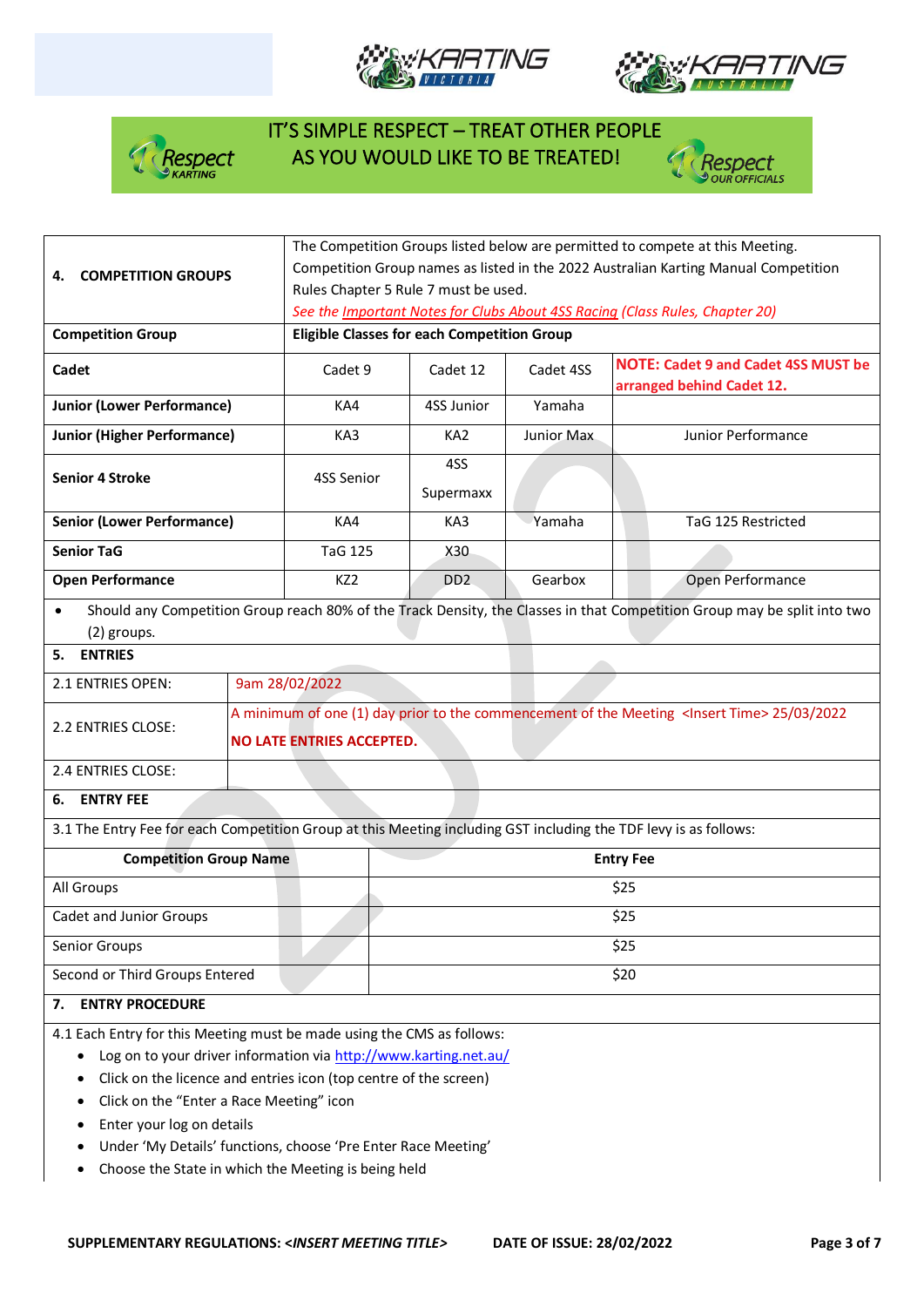







#### • Choose the Club who is the Organiser of the Meeting

4.2 Payment of the Entry Fee can be made as follows:

Credit card Payments can be made via CMS using SecurePay ONLY

#### **8. MINIMUM ENTRIES**

5.1 <Choose a Number> is the minimum number of pre-entries which must be received for each Competition Group.

5.2 If insufficient entries are received for a Competition Group to form in its own right, the Competition Group must be consolidated in accordance with the Competition Rules Chapter 1 – Rule 9.

**9. BRING A MATE SESSION**

6.1 A "Bring a Mate" session Will be conducted at this Meeting.

**10. TEAMS COMPETITION**

7.1 Teams Competition Will Not be conducted at this Meeting.

## **3. SPECIFIC COVID-19 RESTRICTION AND MITIGATION REQUIREMENTS**

**COVIDSafe ACTION PLAN** (When required at law) The Club has completed a COVIDSafe Action Plan and submitted it to the relevant State Government Department. All actions identified as being required to be done to create a COVIDSafe Event and Club facility must be carried out prior to and during the Event.

| 1.                                                                  | PERMITTED AND NON-PERMITTED PERSONS                                                                                                                                                       |  |  |  |  |  |
|---------------------------------------------------------------------|-------------------------------------------------------------------------------------------------------------------------------------------------------------------------------------------|--|--|--|--|--|
|                                                                     | No person who has symptoms consistent with COVID-19 (this includes any fever, respiratory                                                                                                 |  |  |  |  |  |
| 1.1.                                                                | symptoms, shortness of breath, sore throat, cough, lack of smell or fatigue) is permitted to attend                                                                                       |  |  |  |  |  |
|                                                                     |                                                                                                                                                                                           |  |  |  |  |  |
|                                                                     | the Circuit or participate in the Event.                                                                                                                                                  |  |  |  |  |  |
|                                                                     | Any person who starts to feel unwell or to exhibit symptoms of COVID-19 during the Event must<br>immediately avoid contact with all persons at the Circuit and MUST IMMEDIATELY LEAVE the |  |  |  |  |  |
| 1.2.                                                                |                                                                                                                                                                                           |  |  |  |  |  |
|                                                                     | Circuit.                                                                                                                                                                                  |  |  |  |  |  |
|                                                                     |                                                                                                                                                                                           |  |  |  |  |  |
|                                                                     | Note - The number chosen in 2.1 must not exceed the maximum number of people permitted to gather under State                                                                              |  |  |  |  |  |
| <b>Public Health Authority Orders/Directions/Regulations.</b><br>2. |                                                                                                                                                                                           |  |  |  |  |  |
|                                                                     | SOCIAL DISTANCING AND DENSITY REQUIRMENTS                                                                                                                                                 |  |  |  |  |  |
| 2.1.                                                                | Essential Karting Personnel and Permitted Persons are not permitted to gather in groups greater than Choose a                                                                             |  |  |  |  |  |
|                                                                     | number while in attendance at the Event. (Delete if no limit on Group size by the State Government required)                                                                              |  |  |  |  |  |
| 2.2.                                                                | Government prescribed Social Distancing measures must always be observed.                                                                                                                 |  |  |  |  |  |
| 2.3.                                                                | The use by Permitted Persons of any indoor facilities is strictly limited by the Density Quotient of the room as included                                                                 |  |  |  |  |  |
|                                                                     | in the Club's COVIDSafe Action Plan.                                                                                                                                                      |  |  |  |  |  |
| 2.4.                                                                | Food service provided at the Event must fully comply with all<br>State Public Health<br>Authority                                                                                         |  |  |  |  |  |
|                                                                     | Orders/Directions/Regulations.                                                                                                                                                            |  |  |  |  |  |
|                                                                     | Hand Hygiene must be available at all food service outlets.                                                                                                                               |  |  |  |  |  |
|                                                                     | Regular cleaning in accordance with the Club's COVIDSafe Action Plan MUST be carried out throughout the Event.<br>$\bullet$                                                               |  |  |  |  |  |
| 3.                                                                  | <b>Check In Requirements</b>                                                                                                                                                              |  |  |  |  |  |
|                                                                     | All Attendees MUST complete and submit the Karting Australia COVID-19 Declaration, or the compulsory State                                                                                |  |  |  |  |  |
| 3.1                                                                 | Government issued QR Code Check-In (delete which is not relevant) upon arrival at the venue if required by the                                                                            |  |  |  |  |  |
|                                                                     | <b>State or Federal Government.</b>                                                                                                                                                       |  |  |  |  |  |
| 4.                                                                  | HYGIENE FACILITIES - TOILET/WASHROOM FACILITIES and HAND SANITISER                                                                                                                        |  |  |  |  |  |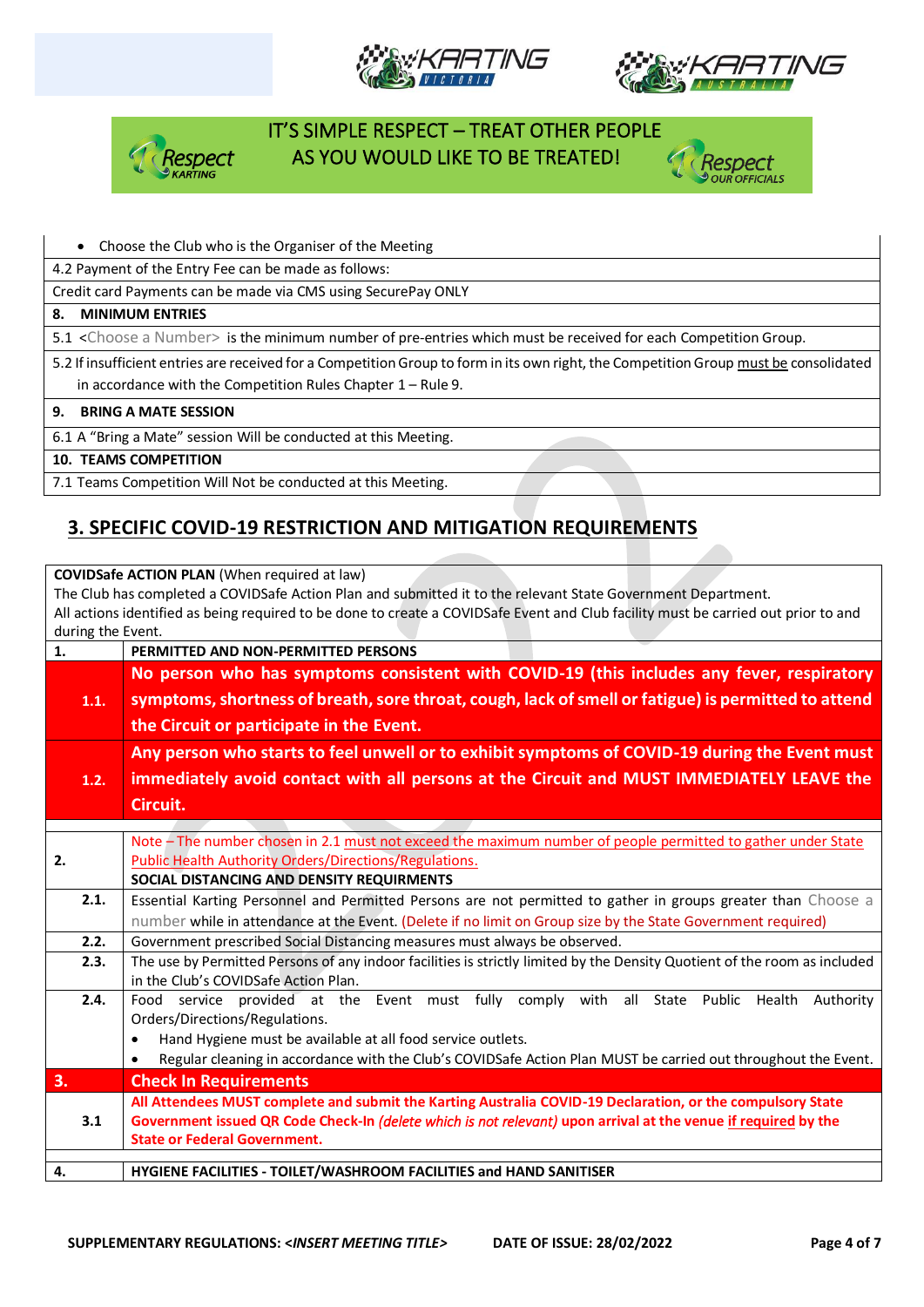







| 4.1 | The Club is required to provide facilities to ensure general and sensible hygiene practices are maintained.                                                                                                                                                                                      |
|-----|--------------------------------------------------------------------------------------------------------------------------------------------------------------------------------------------------------------------------------------------------------------------------------------------------|
| 4.2 | Toilet and washroom facilities at the Circuit must be open and available for use.                                                                                                                                                                                                                |
| 4.3 | Washroom facilities must be properly equipped with liquid soap, running water and either air hand driers or paper<br>towels.<br>The toilets and washroom facilities must be cleaned at least once during the day or as otherwise required in<br>accordance with the Club's COVIDSafe Action Plan |
| 4.4 | It is strongly recommended that Essential Karting Personnel and Permitted Persons bring their own supply of hand<br>sanitiser for use in accordance with government recommendations in addition to hand sanitiser that is supplied by the<br>Club.                                               |

### **4. COMPETITION**

| 1.                                                                                | <b>FORMAT OF RACING - CLUB COMPETITION GROUPS</b>                                                                                                                |                                                                           |                                                                                                   |    |        |   |  |  |
|-----------------------------------------------------------------------------------|------------------------------------------------------------------------------------------------------------------------------------------------------------------|---------------------------------------------------------------------------|---------------------------------------------------------------------------------------------------|----|--------|---|--|--|
| 1.1                                                                               | <b>Practice</b>                                                                                                                                                  | 3 Practice session/s of 6 minutes will be held.                           |                                                                                                   |    |        |   |  |  |
| 1.2                                                                               | Qualifying                                                                                                                                                       | There Will Not be Timed Qualifying at this Event.                         |                                                                                                   |    |        |   |  |  |
|                                                                                   |                                                                                                                                                                  |                                                                           |                                                                                                   |    |        |   |  |  |
| 1.3                                                                               | <b>Heats &amp; Final</b>                                                                                                                                         |                                                                           | The system of gridding will be in accordance with State Regulations - Club Competition Format No. |    |        |   |  |  |
| <b>DISTANCES</b><br>2.                                                            |                                                                                                                                                                  |                                                                           |                                                                                                   |    |        |   |  |  |
| Heat 1                                                                            |                                                                                                                                                                  | 8                                                                         | Heat 2                                                                                            | 8  | Heat 3 | 8 |  |  |
|                                                                                   |                                                                                                                                                                  |                                                                           | Final                                                                                             | 10 |        |   |  |  |
| 3.                                                                                | <b>ACCESS TO CIRCUIT</b>                                                                                                                                         |                                                                           |                                                                                                   |    |        |   |  |  |
| 3.1                                                                               |                                                                                                                                                                  | Competitors will be permitted to enter the Circuit from 8am on 26/03/2022 |                                                                                                   |    |        |   |  |  |
| 4.                                                                                | <b>DRIVERS BRIEFING</b>                                                                                                                                          |                                                                           |                                                                                                   |    |        |   |  |  |
| 4.1                                                                               | Drivers Briefing notes will be advised in an electronic format OR over the PA system to all Competitors. Any                                                     |                                                                           |                                                                                                   |    |        |   |  |  |
| 5.                                                                                | questions should be directed to the Chief Steward prior to the start of Competition.<br><b>SCRUTINEERING</b>                                                     |                                                                           |                                                                                                   |    |        |   |  |  |
|                                                                                   | All Competitors will be required to complete an electronic Scrutineering Form (Insert the link to the Scrutineering                                              |                                                                           |                                                                                                   |    |        |   |  |  |
| 5.1                                                                               | Form provided by KA) via a URL provided to them by the Host Club.                                                                                                |                                                                           |                                                                                                   |    |        |   |  |  |
| 5.2                                                                               |                                                                                                                                                                  |                                                                           |                                                                                                   |    |        |   |  |  |
| This form will be submitted to the Race Secretary in an electronic format.        |                                                                                                                                                                  |                                                                           |                                                                                                   |    |        |   |  |  |
| 5.3                                                                               | Scrutineering Stickers will be available for collection from <insert location=""> Between <insert time=""> and <insert<br>Time&gt;</insert<br></insert></insert> |                                                                           |                                                                                                   |    |        |   |  |  |
| <b>FUEL</b><br>6.                                                                 |                                                                                                                                                                  |                                                                           |                                                                                                   |    |        |   |  |  |
|                                                                                   |                                                                                                                                                                  |                                                                           |                                                                                                   |    |        |   |  |  |
| PULP and E10 PULP are the only fuels permitted to be used at this Meeting.<br>6.1 |                                                                                                                                                                  |                                                                           |                                                                                                   |    |        |   |  |  |
|                                                                                   | 6.2<br>Control Fuel Will Not be used at this Meeting.                                                                                                            |                                                                           |                                                                                                   |    |        |   |  |  |
| <b>TIMETABLE</b><br>7.                                                            |                                                                                                                                                                  |                                                                           |                                                                                                   |    |        |   |  |  |
| 7.1                                                                               | Saturday and 26/03/2022                                                                                                                                          |                                                                           |                                                                                                   |    |        |   |  |  |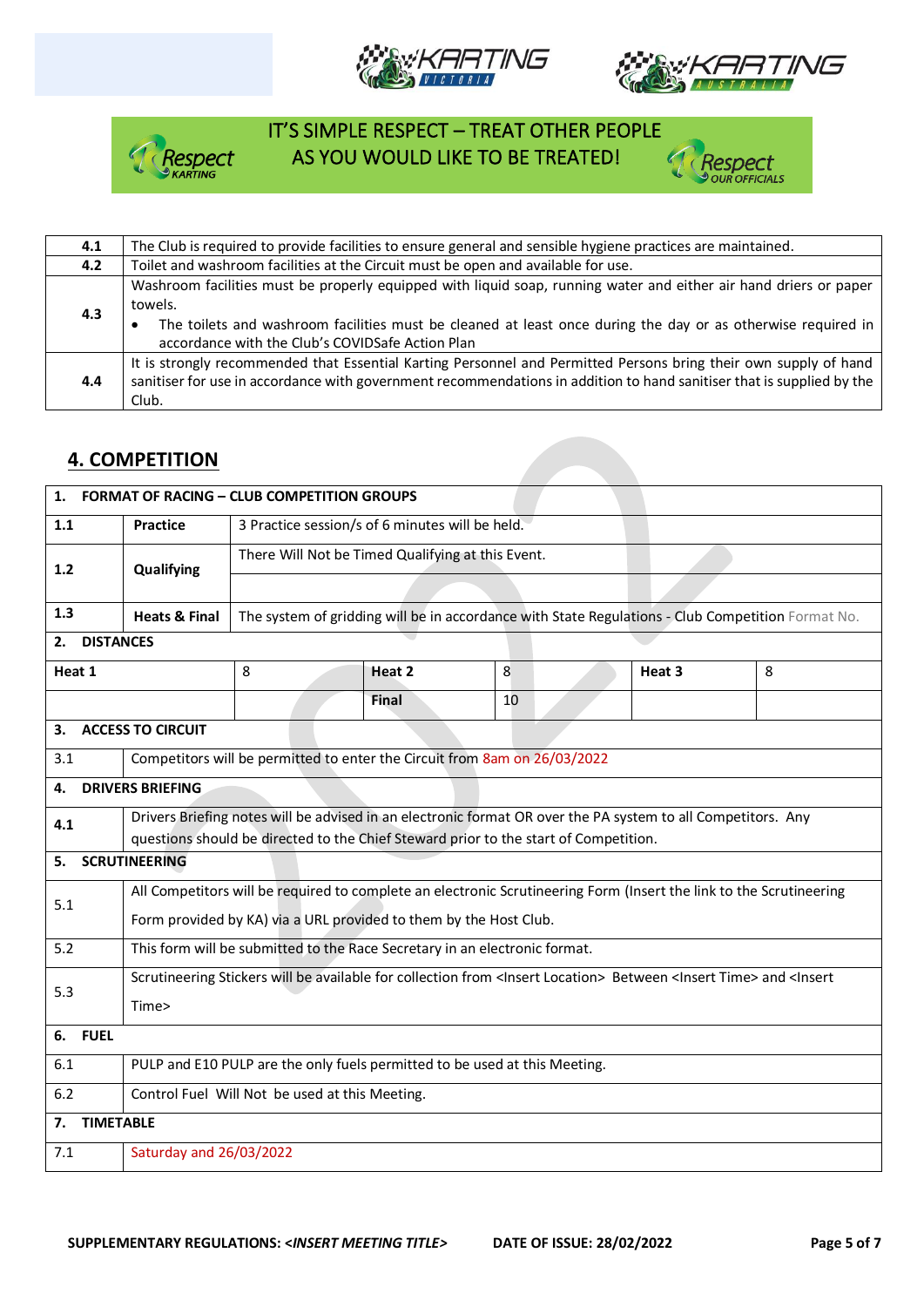







|     | <b>TIME</b>                                                                                                                             | <b>ACTIVITY</b> |  |  |  |  |
|-----|-----------------------------------------------------------------------------------------------------------------------------------------|-----------------|--|--|--|--|
| a)  | 8am                                                                                                                                     | Gates open      |  |  |  |  |
| b)  | 9am                                                                                                                                     | Canteen opens   |  |  |  |  |
| c)  | 8.30                                                                                                                                    | Practice        |  |  |  |  |
| d)  | 11am                                                                                                                                    | Racing          |  |  |  |  |
| 8.  | <b>TROPHIES AND PRIZES</b>                                                                                                              |                 |  |  |  |  |
| 8.1 | Discs for 1 <sup>st</sup> , 2 <sup>nd</sup> and 3 <sup>rd</sup> will be presented at conclusion of racing. All points count for the day |                 |  |  |  |  |
|     |                                                                                                                                         |                 |  |  |  |  |
| 8.2 | There will be a gathering for a Presentation of Trophies and Prizes at the end of CompetitioOn in accordance with                       |                 |  |  |  |  |
|     | <b>Government Restrictions</b>                                                                                                          |                 |  |  |  |  |

## **4. CIRCUIT SPECIFIC REQUIREMENTS**

| <b>PADDOCK ALLOCATION</b>                                                                                                                                                                                            |  |  |  |  |  |  |
|----------------------------------------------------------------------------------------------------------------------------------------------------------------------------------------------------------------------|--|--|--|--|--|--|
| Paddock allocation Will Not will occur for the Meeting                                                                                                                                                               |  |  |  |  |  |  |
| <b>MEDICAL SERVICES</b>                                                                                                                                                                                              |  |  |  |  |  |  |
| Any Medical assistance that is required outside of the operating hours when Kart's are not on the Race Track please<br>contact 000. The address to give to the Emergency Services is:                                |  |  |  |  |  |  |
| Yarraman Park                                                                                                                                                                                                        |  |  |  |  |  |  |
| 134 Madeira Packet Rd Portland                                                                                                                                                                                       |  |  |  |  |  |  |
| Click here to enter text.                                                                                                                                                                                            |  |  |  |  |  |  |
| <b>KART RETRIEVAL</b>                                                                                                                                                                                                |  |  |  |  |  |  |
| Pit Crew with trolleys Will Not be given access to the Circuit during Qualifying and Racing.                                                                                                                         |  |  |  |  |  |  |
| Retrieval of Karts is at the discretion of the Clerk of the Course                                                                                                                                                   |  |  |  |  |  |  |
| Pit Crew must only enter the Circuit when permitted by the Grid Marshal or the Clerk of the Course and then only if<br>wearing a HIGH VISIBILITY SAFETY VEST on the upper torso.                                     |  |  |  |  |  |  |
| Karts can be retrieved via < Insert details of where Karts can be retrieved>                                                                                                                                         |  |  |  |  |  |  |
| <b>ADDITIONAL VENUE REQUIREMENTS</b>                                                                                                                                                                                 |  |  |  |  |  |  |
| Subject to any applicable laws which may govern the access of animals, including but not limited to guide dogs, no<br>animals are allowed anywhere within the facility.                                              |  |  |  |  |  |  |
| No dumping of Fuel or Tyres, please make your own arrangements.                                                                                                                                                      |  |  |  |  |  |  |
| No unlicenced driving of motor vehicles permitted at the Circuit.                                                                                                                                                    |  |  |  |  |  |  |
| No motorised scooters, mini bikes, roller blading, skateboards, bicycles and tricycles allowed at the complex during the<br>entire Meeting. Officials may confiscate any such items for the duration of the Meeting. |  |  |  |  |  |  |
| Marquees are not to be erected without consent of the Club.                                                                                                                                                          |  |  |  |  |  |  |
|                                                                                                                                                                                                                      |  |  |  |  |  |  |